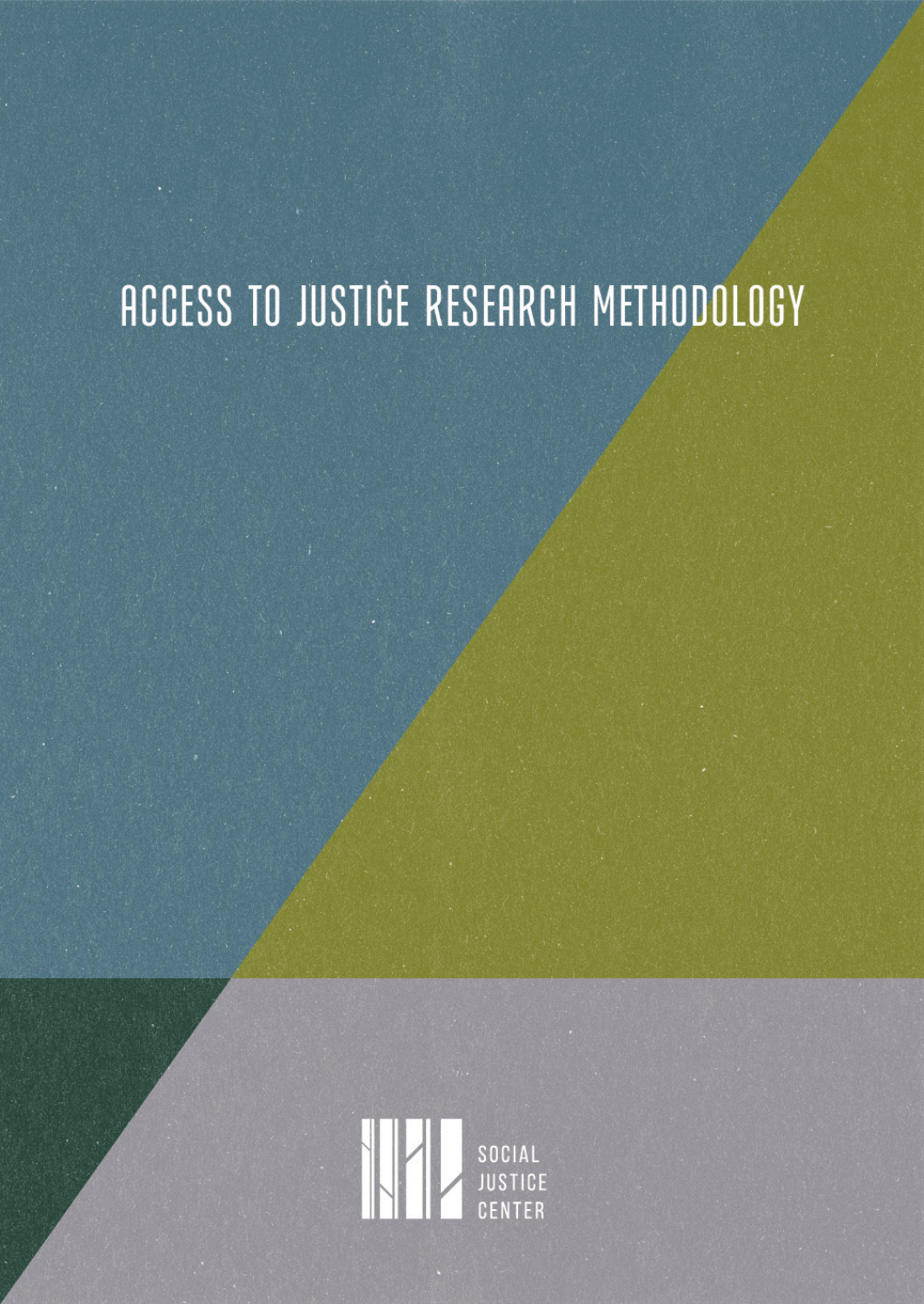# **Access to Justice Research Methodology**

Social Justice Center Tbilisi, 2021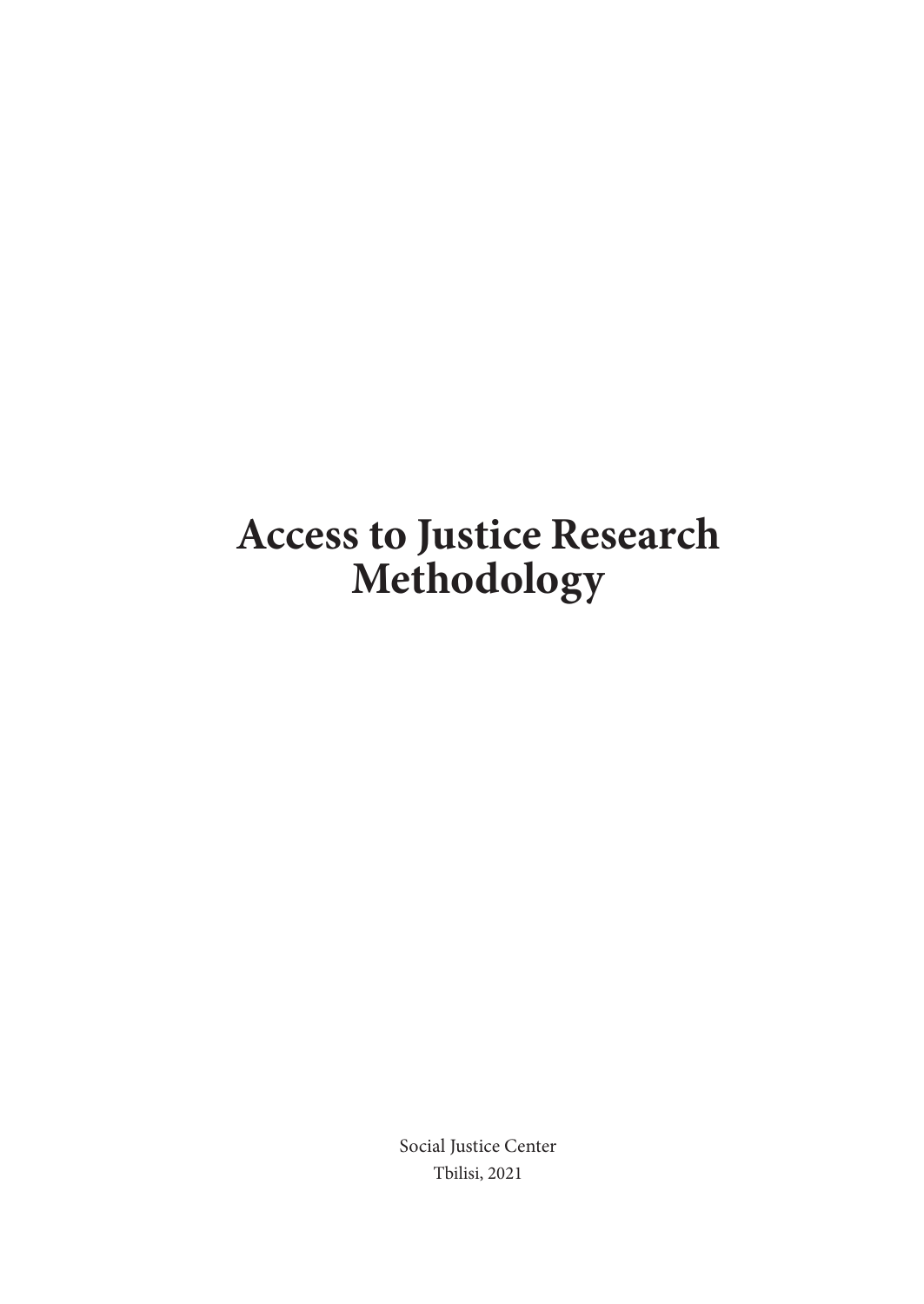





*This document was made possible by the generous support of the American People through the United States Agency for International Development (USAID). The contents of this document are the sole responsibility of Social Justice Center and do not necessarily reflect the views of East-West Management Institute, USAID or the United States Government.*

Authors of the Methodology Document: Tornike Gerliani, Mariam Gobronidze Expert: Neil Weinstein Responsible Person for the Document: Guram Imnadze Translation: Mariam Begadze Layout Design: Tornike Lortkipanidze Cover Photo: Salome Latsabidze

*It is forbidden to copy the material without written consent from the Social Justice Center.* 

Address: I. Abashidze 12 b, Tbilisi, Georgia Phone.: +995 032 2 23 37 06 <https://www.socialjustice.org.ge> [info@socialjustice.org.ge](mailto:info@socialjustice.org.ge) [www.facebook.com/socialjustice.org.ge](http://www.facebook.com/socialjustice.org.ge)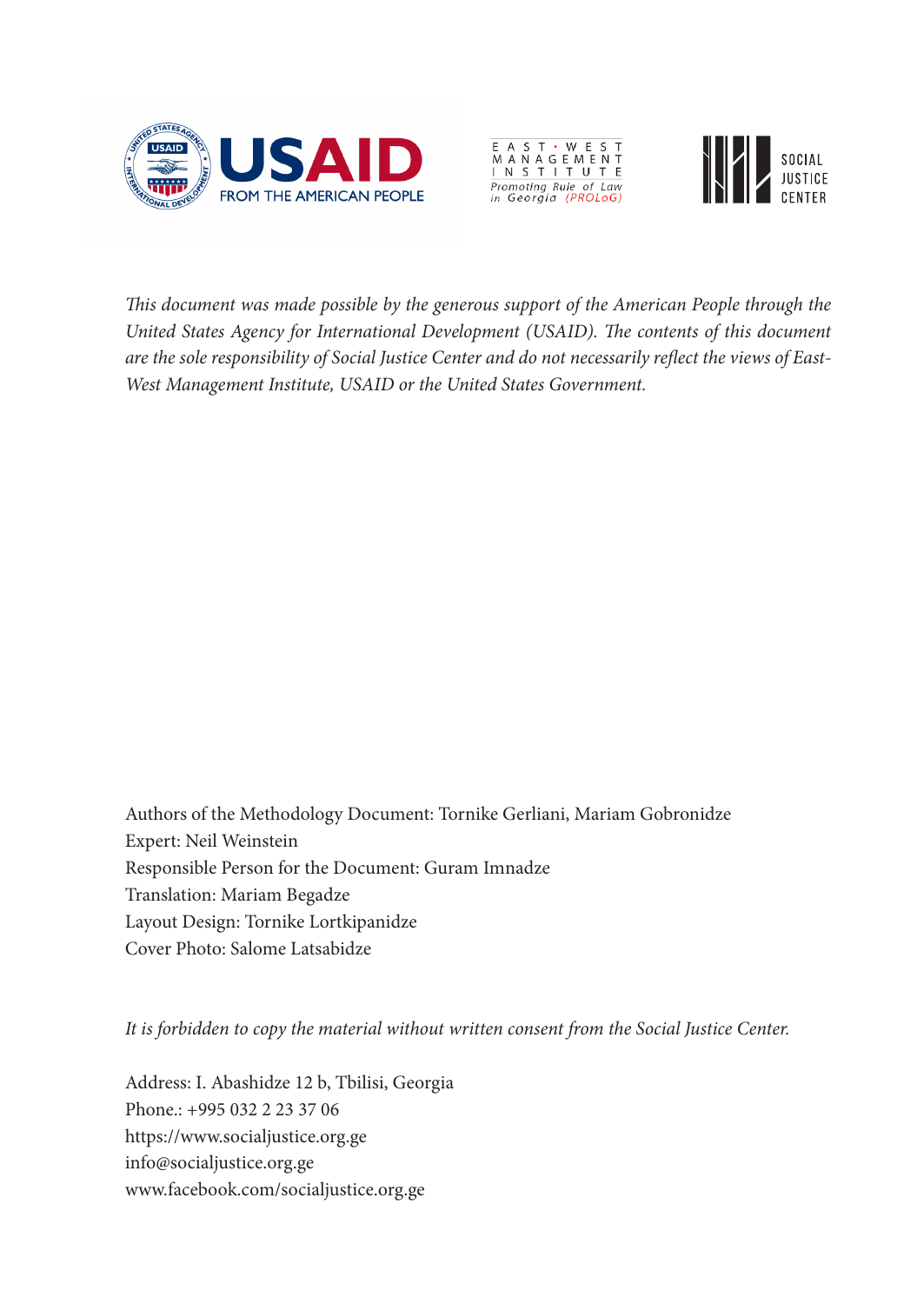# **Contents**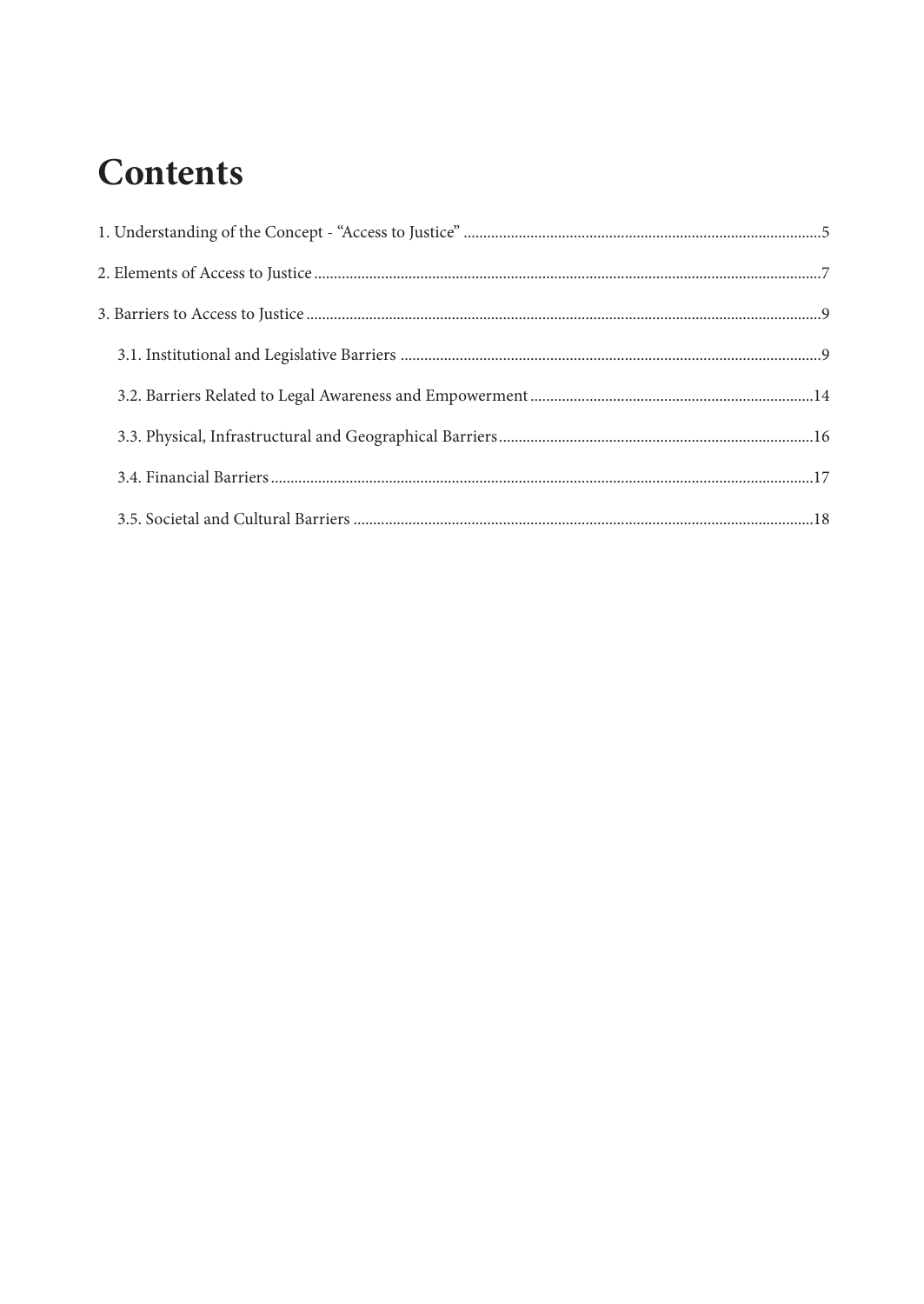## <span id="page-4-0"></span>**1. Understanding of the Concept - "Access to Justice"**

The term access to justice refers to the ability to acquire just resolution of justiciable problems 1 and to uphold rights in accordance with human rights standards and in case of need with adequate legal assistance.<sup>2</sup>

Access to justice can be analyzed through different lenses, such as, legal, sociological and public management perspectives. Political framework (so-called social justice approach) on access to justice can also be discussed separately.<sup>3</sup>

Legal concept of access to justice is significant, as appropriate legislation needs to be adopted in accordance with that concept, embedded in the principles of equality and rule of law**.** Legal concept of access to justice implies that each individual, regardless of their social or economic status, gender, ethnic, religious affiliation or other status, will have the right to access and use the justice system. In other words, laws need to be accessible and inclusive, legal norms have to be in place, which will ensure equal access to justice system and that public agencies treat all equally and with respect.

Sociological concept of access to justice tries to determine social needs of specific groups and society in general and those structural reasons that may be the basis of these problems (poverty, problems of housing, healthcare and education systems etc.). Therefore, sociological approach is mostly focused on social, economic and cultural barriers for access to justice. This can include various issues, such as: average income, indicators of inequality, economic structures, urbanization, ethnic homogeneity/heterogeneity of the population, nationality, religion, family structure, level of education etc. For example, lack of financial and human resources allocated for the functioning of the justice sector is the basis for ineffective and unfair functioning of this system. This approach aims to identify social needs and barriers and determine how they correlate with the aims of equal and fair access to the justice system.

Combination of legal and sociological concepts enable us to discuss public management approach to access to justice, which is predominantly derived from the concept of social and legal state. Eventually, the objective will be translation of existing needs with regard to access to justice first into rights, and then into public goods. In this direction, public management

<sup>1</sup> The term "justiciable" is used to describe problems that raise legal issues, whether or not this is recognized by those facing them, and whether or not lawyers or legal processes are invoked in any action taken to deal with them.

<sup>2</sup> Legal Needs Surveys and Access to Justice, Open Society Foundations, OECD Publishing, 2019, p. 24.

<sup>3</sup> See: Bolivar René Njupouen, Access to justice for the poor, what role for bar associations? The case of Cameroon, 2005, Chapter 2: Access to Justice – Literature Review.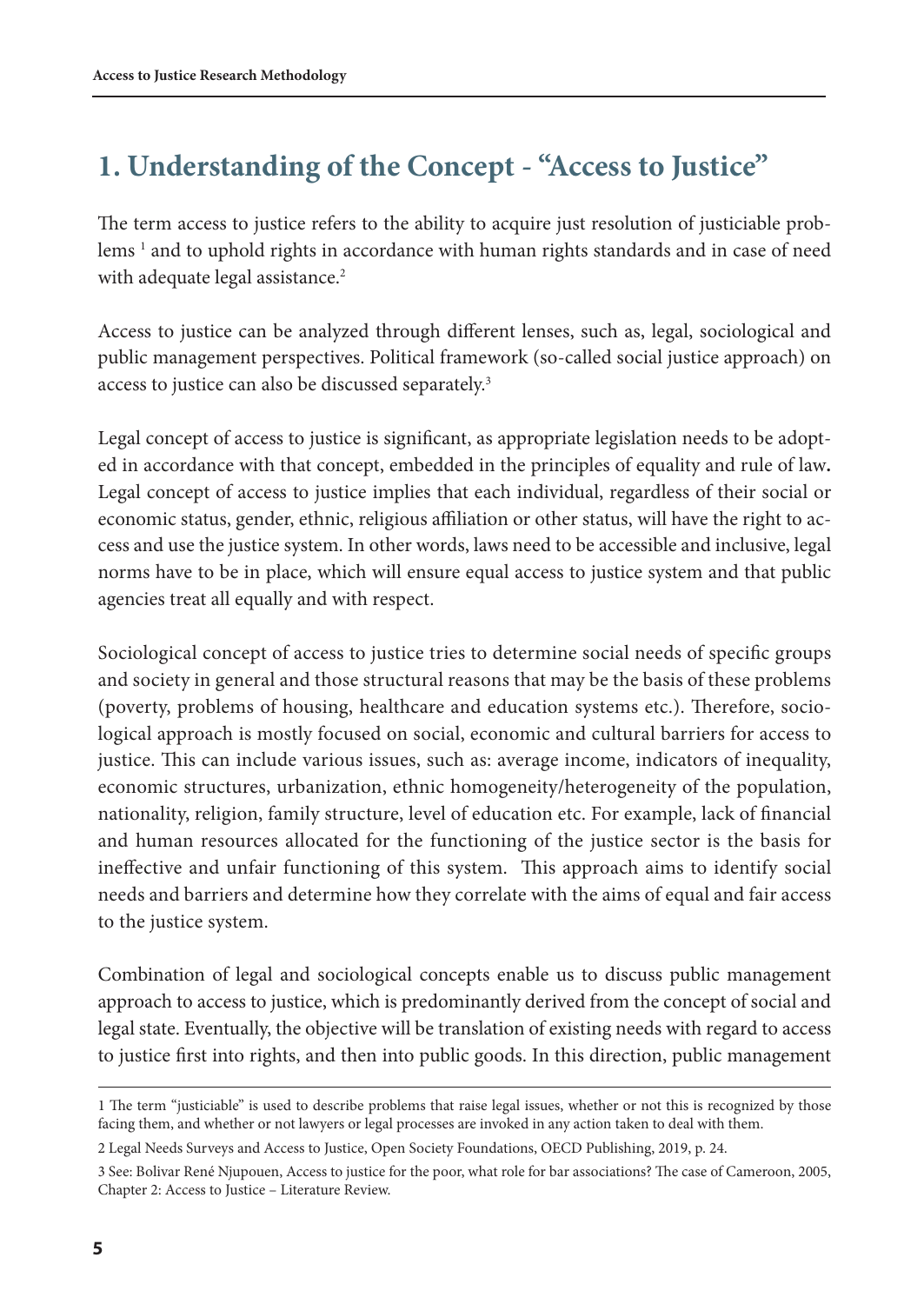approach implies resolution of challenges related to access to justice through financing of legal aid services/relevant programs/strategies.

Political approach matters as access to justice is not merely an issue of legal needs, rather this concept promotes individual and collective legal and/or political empowerment, development of agency of persons in political and rights domains etc. In this sense, access to justice is still closely connected to the idea of legal empowerment.<sup>4</sup>

Aspects of each of these approaches is vital for comprehensive identification of access to justice problems and future strategic planning. It is also to be noted that access to justice has different layers. To fully analyze access to justice, one should consider several state institutions such as legal aid, police, prosecution system, courts etc.

<sup>4</sup> See for example:

<sup>1)</sup> Stephen Golub, What is Legal Empowerment? An Introduction, 2010, p. 4, Available at: [https://bit.ly/35Ne4oS,](https://bit.ly/35Ne4oS) Accessed on: 03.06.2021.

<sup>2)</sup> Pilar Domingo and Tam O'Neil, The politics of legal empowerment, 2014, p. 13, Available at: [https://bit.ly/3qsTl39,](https://bit.ly/3qsTl39) Accessed on: 03.06.2021.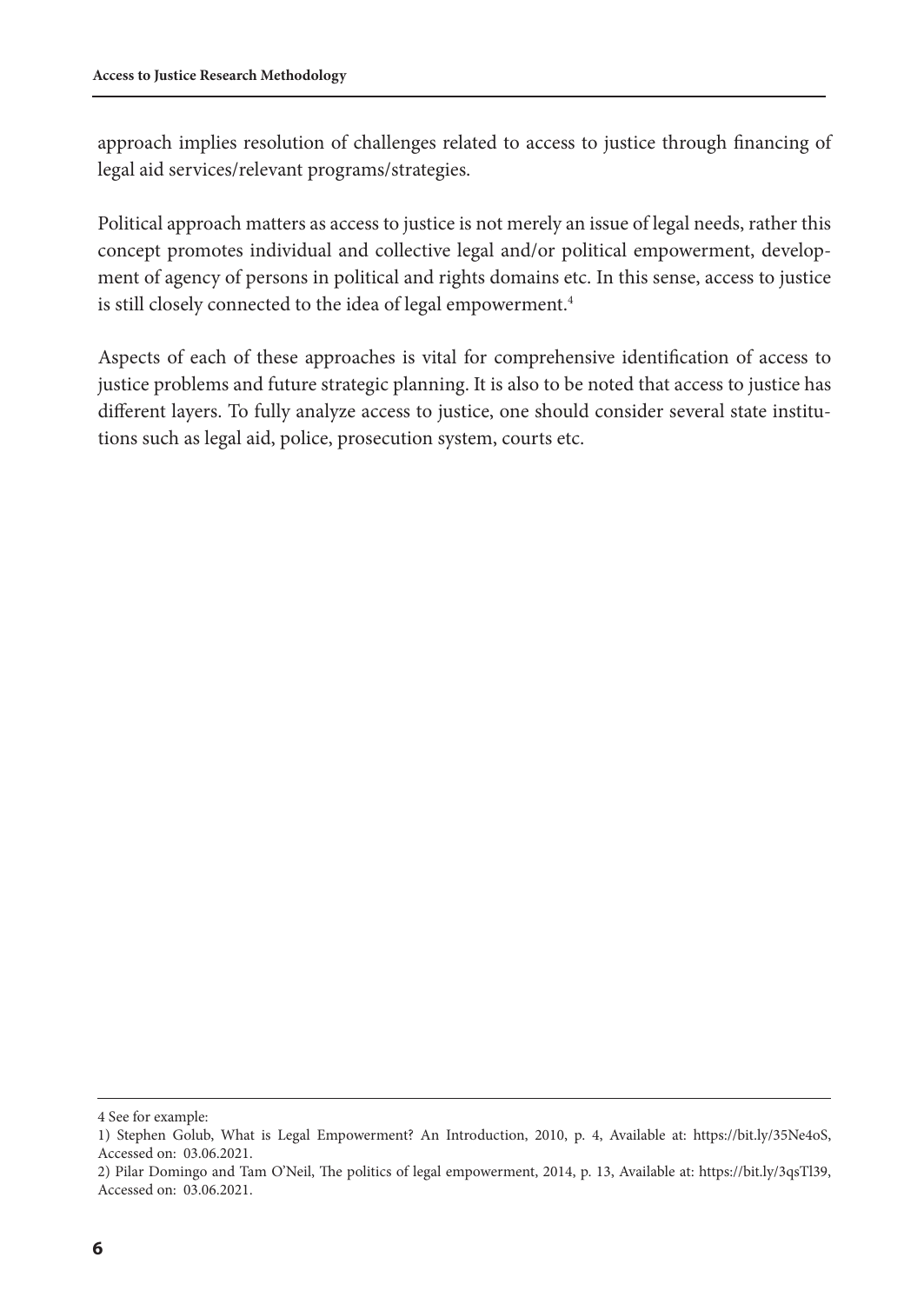## <span id="page-6-0"></span>**2. Elements of Access to Justice**

More comprehensive approach to access to justice, developed in the 2000's, uncovered the multifaceted nature of the concept, entailing various economic, structural and institutional factors, such as complexity of legal proceedings and related costs, length of legal proceedings, geographic or other physical obstacles. Majority of the population, especially vulnerable and marginalized groups, not only have limited recourse to legal means of rights protection, but also often do not have knowledge/awareness of legal problems.<sup>5</sup> Hence, the concept of legal need<sup>6</sup> is an important component of access to justice, and barriers of access to justice cannot be studied without first determining individual/group legal needs. Accordingly, it is crucial to analyze legal needs of the population and identify those needs, which remain unmet in practice. Thus, precisely the intersection between legal needs of the various components of the population and relevant barriers needs to be the cornerstone of the research methodology.

Analyzing legal needs means to investigate the experience of justiciable problems from the perspective of those who face them (a 'bottom-up' perspective), rather than from that of justice professionals and institutions (a 'top-down' perspective). Access to justice needs to combine two fundamental values - equality before the law and rule of law.7 Accordingly, access to justice implies that two crucial objectives of the legal system are accentuated:

- 1. Legal system needs to be equally accessible to all;
- 2. Legal system needs to create opportunity for securing individual and social justice.<sup>8</sup>

In the absence of a uniform conception of access to justice, often its features and elements are differently categorized. However, generally six elements of access to justice are underlined: 1. Legislative framework; 2. Legal knowledge and awareness of the population; 3. Legal aid/ consultation; 4. Access to the justice institutions; 5. Fair proceedings and outcomes achieved through such proceedings; 6. Enforceability of judgements.<sup>9</sup> Combining these elements, some scholars see access to justice as a three-layered process. First layer is access to courts,

<sup>5</sup> Open Society Foundations, Leveraging the SDGs for Inclusive Growth: Delivering Access to Justice for All, Issues Brief, 2016, p. 7.

<sup>6</sup> Legal need - Deficit of legal capability that requires legal support to appropriately address a justiciable problem. See: OECD & Open Society Justice Initiative. Legal Needs Surveys and Access to Justice. Paris: Organisation for Economic Co-operation and Development, 2018, p. 22.

<sup>7</sup> Sagit Mor, With Access and Justice for All, Cardozo Law Review (Vol. 39), 2017.

<sup>8</sup> Bryant G. Garth & Mauro Cappelletti, Access to Justice: The Newest Wave in the Worldwide Movement to Make Rights Effective, 27 Buff. L. Rev. 182, 1978.

<sup>9</sup> American Bar association, Access to Justice Assessment Tool, 2012, p. 3.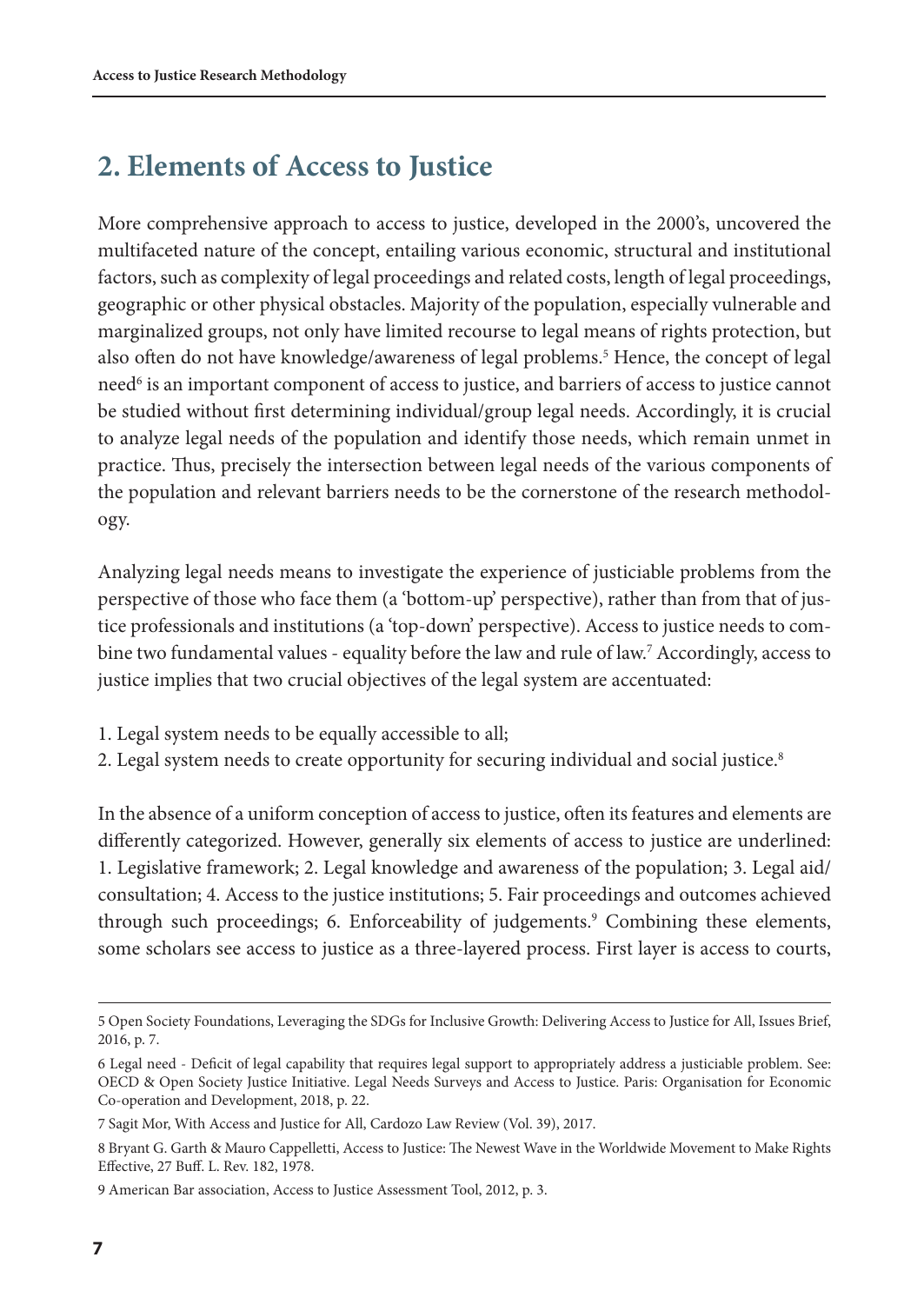second is access to legislation, and third are the barriers related to the outcome of legal proceedings.10

These layers constitute legal, political and social aspects of access to justice, and each is aimed at eliminating various forms of inequality and enabling individuals to influence creation and implementation of legal norms.<sup>11</sup>

<sup>10</sup> Sagit Mor, With Access and Justice for All, Cardozo Law Review (Vol. 39), 2017, p. 614. 11 Ibid., p. 635.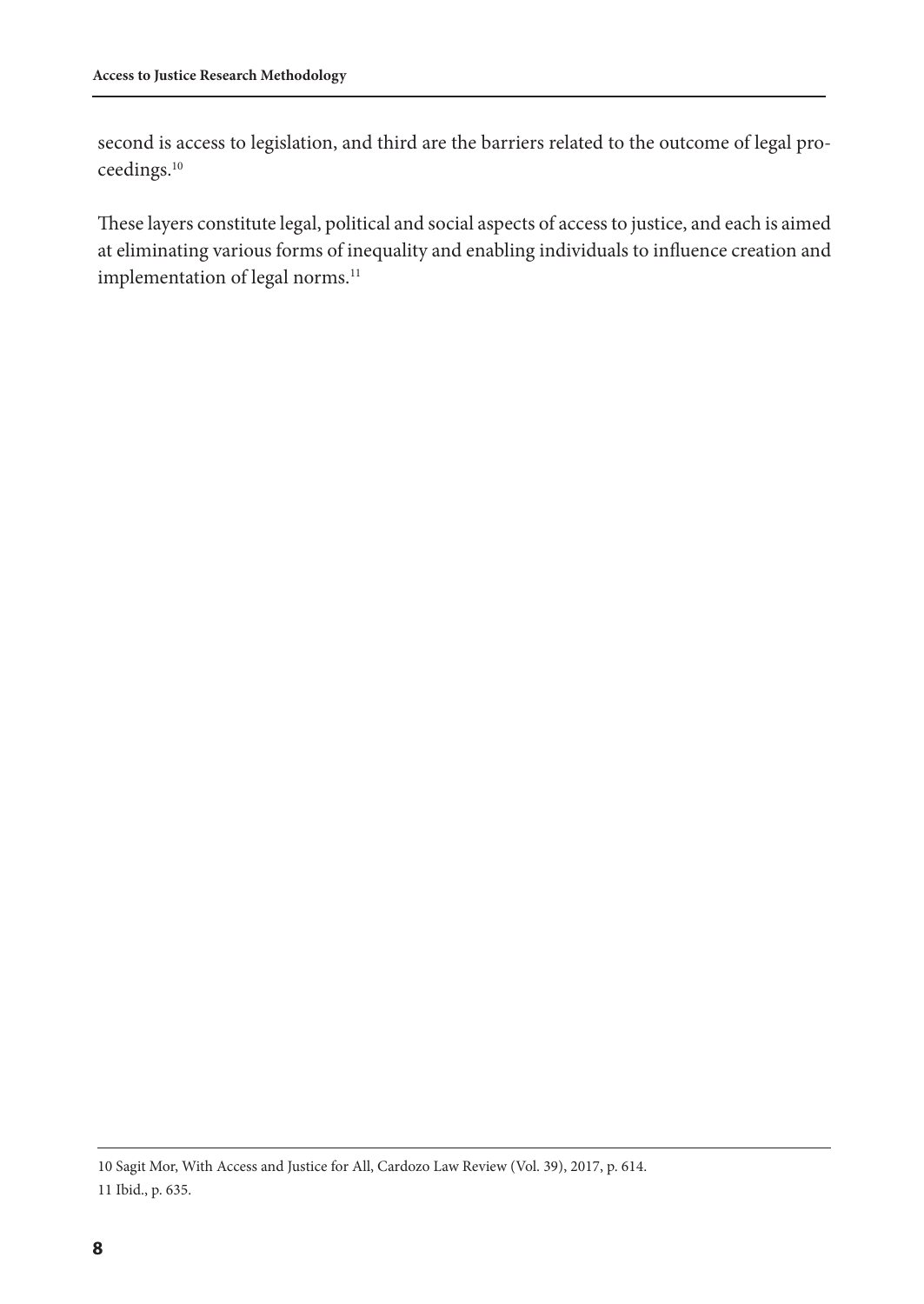### <span id="page-8-0"></span>**3. Barriers to Access to Justice**

Barriers to access to justice are identified on the level of each of the abovementioned layers. They are intersectional, and contain both substantive and procedural aspects. Similar to the absence of a uniform concept of access to justice, there is not an exhaustive list of barriers; however, as a rule they are categorized in the following way:<sup>12</sup>

- Institutional and legislative barriers;
- Barriers related to legal awareness and empowerment;
- Physical, infrastructural and geographical barriers;
- Financial barriers;
- Societal and cultural barriers.

These categorizations are somewhat theoretical and artificial. However, they are employed in order to situate barriers to access to justice within wider structures of society, culture and economy, and to capture the complexity of the different obstacles. In practice, barriers operate simultaneously and have reciprocal effects on each other that intensify their negative impact.

#### **3.1. Institutional and Legislative Barriers**

Institutional barriers include the capacity, structure and operation of a country's justice system, which impacts access to justice. Legislative barriers address the overall quality of legal framework of the country, which makes it either harder or easier to access the justice system in the country. The existence of a set of written rules enabling individuals to bring legal proceedings at justice institutions that deal with a wide range of justiciable events and thus enhance accessibility of justice.

The following aspects of institutional and legislative barriers should be analyzed to see the whole picture of access to justice in the country.

 Clarity of the rules and standards – The legislation should avoid vagueness of the legal framework. Firstly, individual can only fully enjoy the right to access to justice when he or she is aware about the laws which regulate a specific justiciable event. In general, rules

<sup>12</sup> American Bar association, Access to Justice Assessment Tool, 2012, see also: Open Society Foundations, Leveraging the SDGs for Inclusive Growth: Delivering Access to Justice for All, Issues Brief, 2016; Sagit Mor, With Access and Justice for All, Cardozo Law Review (Vol. 39), 2017.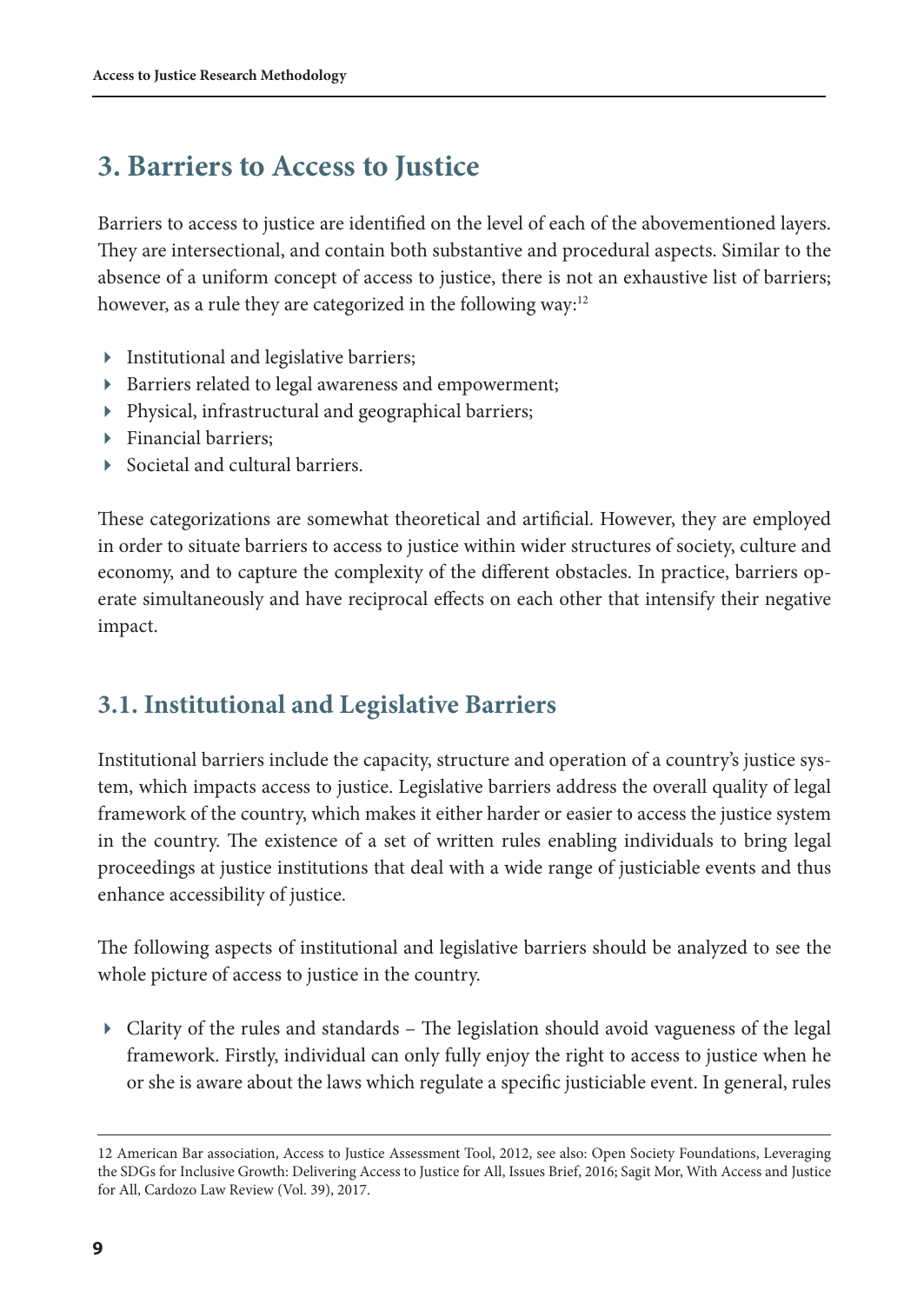and standards might be called void for vagueness when an average individual cannot generally determine what relations are regulated by them, to whom there are addressed, and what the final outcome of the regulation will be. Secondly, vagueness of the legal framework might lead to arbitrary decision-making, therefore it appears to be one of the major obstacles of access to justice.

- Participation/involvement of vulnerable groups in policymaking/law-making process Participation is one of the five principles of "good governance".<sup>13</sup> It strengthens the legitimacy of policies through inclusivity and wider ownership of the outcomes. Participatory consultations enable the public, civil society and interested stakeholders to be involved at the different stages of drafting of policy concepts or legislation.<sup>14</sup> The consultations need "to be backed up by a commitment to transparency with clear, consistently applied timeframes that provide enough space for all interested parties to study policy concepts, to review draft laws, and to be able to provide informed feedback and recommendations".15
- Non-discriminatory and inclusive legal framework Legal framework should provide equal opportunities for all, including women, people with disabilities, ethnic and religious minorities, LGBT community, etc. Laws may not discriminate against disadvantaged groups. They should neither ignore the special needs of certain groups, nor prevent them from seeking justice through the formal system.<sup>16</sup>
- Existence of legal remedies Legal remedies enable people to protect themselves from possible harm caused by others when involved in justiciable events or/and involve the measures which aims to redress this harm, such as, for example, restitution and compensation.
- Availability of Public Defender/Ombudsman institution In general, the Ombudsman oversees the observance of human rights and freedoms, advises the government on human rights issues while analyzing the state's laws, policies and practices in compliance with the international standards, and provides relevant recommendations, handling the complaints and investigations on their own initiative and collecting information about

<sup>13</sup> Five principles of "good governance" is highlighted in the White Paper on European Governance of European Commission. See: European governance - A white paper/COM/2001/0428, Available at:<https://bit.ly/2SyFbkI>, Accessed on: 03.06.2021.

<sup>14</sup> Council of Europe, Code of Good Practice for Civil Participation in the Decision-Making Process, Available at: [https://](https://bit.ly/35TbUnH) [bit.ly/35TbUnH](https://bit.ly/35TbUnH), Accessed on: 03.06.2021.

<sup>15</sup> Civil Participation in Decision Making in the Eastern Partnership Countries, Part Two: Practice and Implementation, Regional Project Civil Participation in Decision Making in the Eastern Partnership Countries, Council of Europe, Strasbourg, France, April 2017, p. 11.

<sup>16</sup> Programming for Justice: Access for All, A Practitioner's Guide to a Human Rights-Based Approach to Access to Justice, UNDP, 2005, p. 157.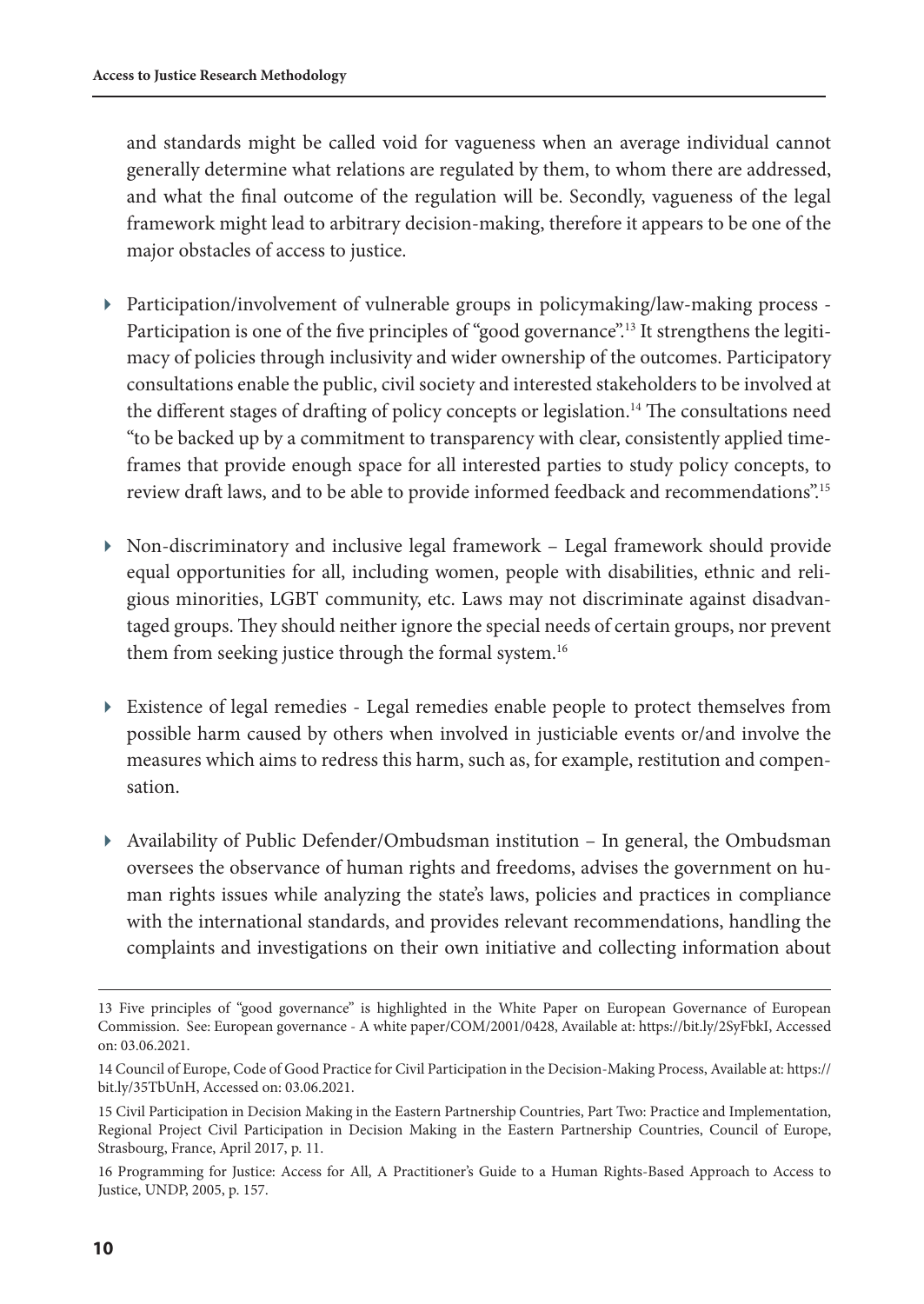the functioning of public administrations. Therefore, the Ombudsman institution has a vital function in addressing such systemic problems as access to justice.

- Availability of professional legal advice and/or representation While private lawyers, pro bono services, legal clinics and civil society organizations can provide legal aid services and even target specific disadvantaged groups, basic legal aid services should be provided by the State for those who need it but cannot afford it. Insufficiency of state resources necessitates certain restrictions for access to free State legal aid and to prioritize it by the case type (e.g. criminal cases) and by the service receiver (e.g. economically vulnerable groups). However, due to inappropriate legal provisions and other institutional factors, people who need legal advice/representation often find themselves denied free legal support (public legal aid services) if they do not meet the criteria enshrined in law. Therefore, eligibility criteria may have a crucial impact on citizens affected by justiciable events and appropriately establishing them is of vital importance.<sup>17</sup> The following components should be used to evaluate institutional and legislative barriers.
	- The nature of the Legal Aid Service institution;
	- Level of training and expertise of legal assistance providers;
	- Quality of service;
	- Admissibility criteria for public legal aid services free of charge.
- Availability and fairness of formal/informal alternative dispute resolution mechanisms Some believe that using amicable, non-adjudicatory mechanisms for conflict resolution is the best way to enhance access to justice institutions. Therefore, it may seem appropriate to strengthen alternative dispute resolution mechanisms. However, alternative dispute resolution is not a "panacea" for access to justice for all and on the legislative level it should be evaluated in conjunction with other intuitional set ups.<sup>18</sup>
- Difficulty of preparing legal documents to be submitted to court Legal writing can be challenging even for lawyers, therefore, it may be one of the major obstacles for a party to present cases to the court. Especially, in the situation where there is no professional legal assistance.
- Competence, independence, impartiality, autonomy and accountability of judges/judicial system – These characteristics (e.g. independence guaranteed by law; transparent appointment process, etc.) are crucial for the functioning of the judicial system. To guarantee fair and impartial justice it is vitally important while carrying out their judicial

<sup>17</sup> Ibid., p. 7, see also: p.143.

<sup>18</sup> Pathways to Justice, Access to Justice with a focus on Poor, Women and Indigenous People, UNDP, p. 3.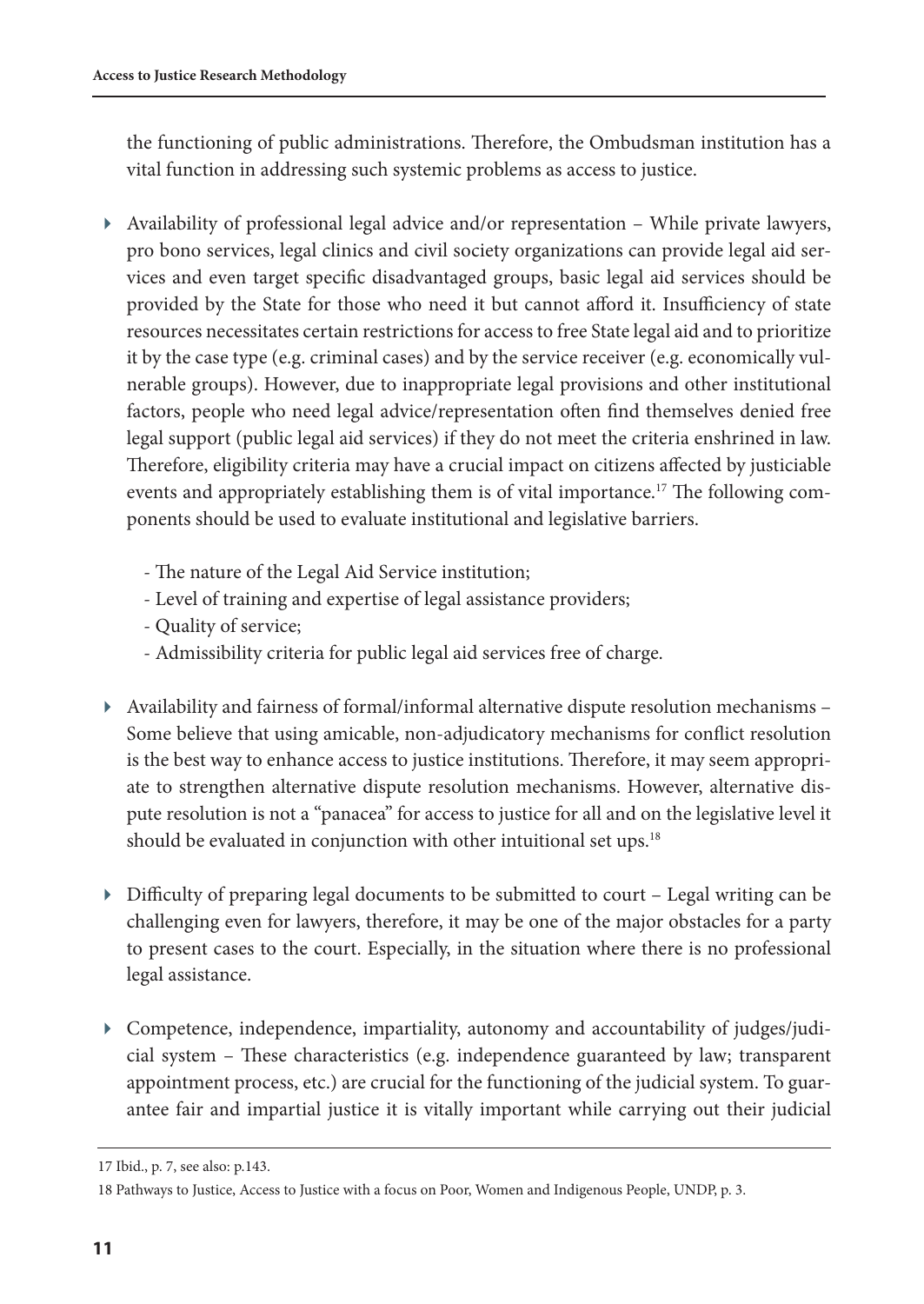function that judges are free from any improper influence coming from external sources (e.g. litigants, the media) or, more importantly, from other branches of government. The latter can cause the disruption of the constitutional and administrative balance between the executive, legislature and judiciary. Therefore, independence of the judiciary must be guaranteed by law. However, that does not necessarily ensure independence. An impartial, autonomous and competent judicial system can only be based on the continuous progressive enhancement of the knowledge and skills of judges, especially in the modern world when ever more complex and sensitive issues arise in the litigation processes, which require judges to adapt their knowledge to new challenges.

- Opportunity for party to present case This component contains several factors which should be well regulated and proportionate not to hinder access to justice. These factors include:
	- Rules on jurisdiction;
	- Legal standing (especially in Appeals and Supreme Courts) Legal standing (entitlement to sue) is the crucial departure point for access to justice. Rules on standing can be classified into three categories: Restricted rules on standing limit the ability of individuals to address the court about their grievances. In contrast, loose standing rules, often known as actio popularis, enable persons to address the court on behalf of third parties. A more middle-ground approach to standing defines a circle of persons with certain interest in a particular case falling under the field of their expertise, which could be NGOs, trade unions etc.
	- Time limits The legally established timeframe for filing a claim has to be reasonable so that the person harmed is in fact capable of bringing his/her case to court.
- $\blacktriangleright$  Fair procedures during hearing Access to justice extends to the nature of proceedings, namely for meaningful access to justice a person must benefit from due process guarantees. Certainly, this does not mean a guarantee of a favorable judgment, rather a fair and impartial process unaffected by economic or social status.
- Time required for case resolution For meaningful access to justice a reasonable length of proceedings is also crucial. European Court of Human Rights standards point out that for a process not to be merely theoretical and illusory, a resolution of a dispute needs to be achieved in a reasonable timeframe. A remedy delayed for an excessive period of time may have a similar effect as the denial of justice.<sup>19</sup>

<sup>19</sup> Edel, F. The Length of Civil and Criminal Proceedings in the Case-Law of the European Court of Human Rights, Strasbourg: Council of Europe Publishing, 2007. See also Calvez, F., Length of court proceedings in the Member States of the Council of Europe based on the Case Law of the European Court of Human Rights, Report adopted by European Commission for the Efficiency of Justice (CEPEJ) at its 8th plenary meeting, Strasbourg: CEPEJ, 2006, Available at: <https://bit.ly/3zY1hxL>, Accessed on: 03.06.2021.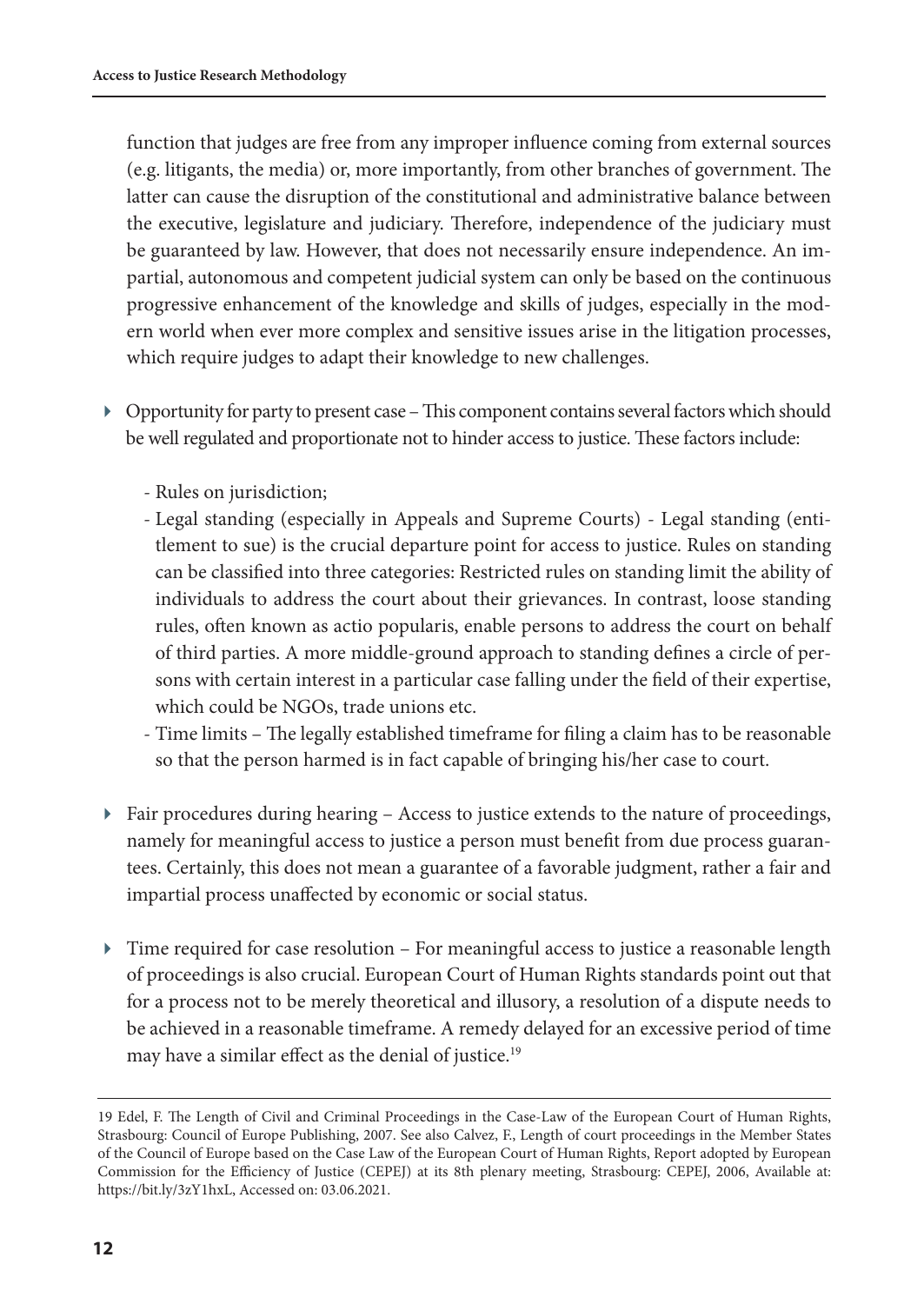- Judicial caseload Caseload of courts may excessively hinder access to justice, as it can result in unreasonable length of legal proceedings, on the other hand, unreasonably accelerated judicial procedures may lead to poor quality of decision-making process.
- Fairness/Reasonability of Judgements A decision needs to be based on application of law to relevant facts, its rationale must be clear, and all traits of partiality or other kinds of external pressure must be lacking. Regardless of the outcome, this element guarantees that resolution of a legal problem follows a predictable logic and the final ruling can be evaluated vis-à-vis some standards.
- Enforceability of judgments This component relates to the implementation of court decisions or other final orders emerged from formal legal proceedings. Institutional setting of enforcement systems has vital importance in ensuring accountability and minimizing impunity, thus preventing further injustices.<sup>20</sup> It contains these aspects:
	- Existence of procedures, established by law, providing for decisions to be enforced;
	- Ability to use coercive power to enforce decisions.
- Availability of services for people from culturally and linguistically diverse backgrounds – It is crucial, that people from culturally and linguistically diverse backgrounds have the same guarantees and opportunities during the court hearing stage as well as at the legal counselling stage. This is impossible without these aspects:
	- An adequate number, quality and availability of interpreters;
	- An appropriate level of awareness by the public, service providers and the legal profession of the role and use of interpreters.

Institutional and legislative barriers can be evaluated through desk research on relevant legislation; analyzing policy documents, strategies and action plans, FOI letters, existing reports and other secondary sources; conducting interviews/focus groups with major NGO's and with the population.

<sup>20</sup> Programming for Justice: Access for All, A Practitioner's Guide to a Human Rights-Based Approach to Access to Justice, UNDP, 2005, p. 7.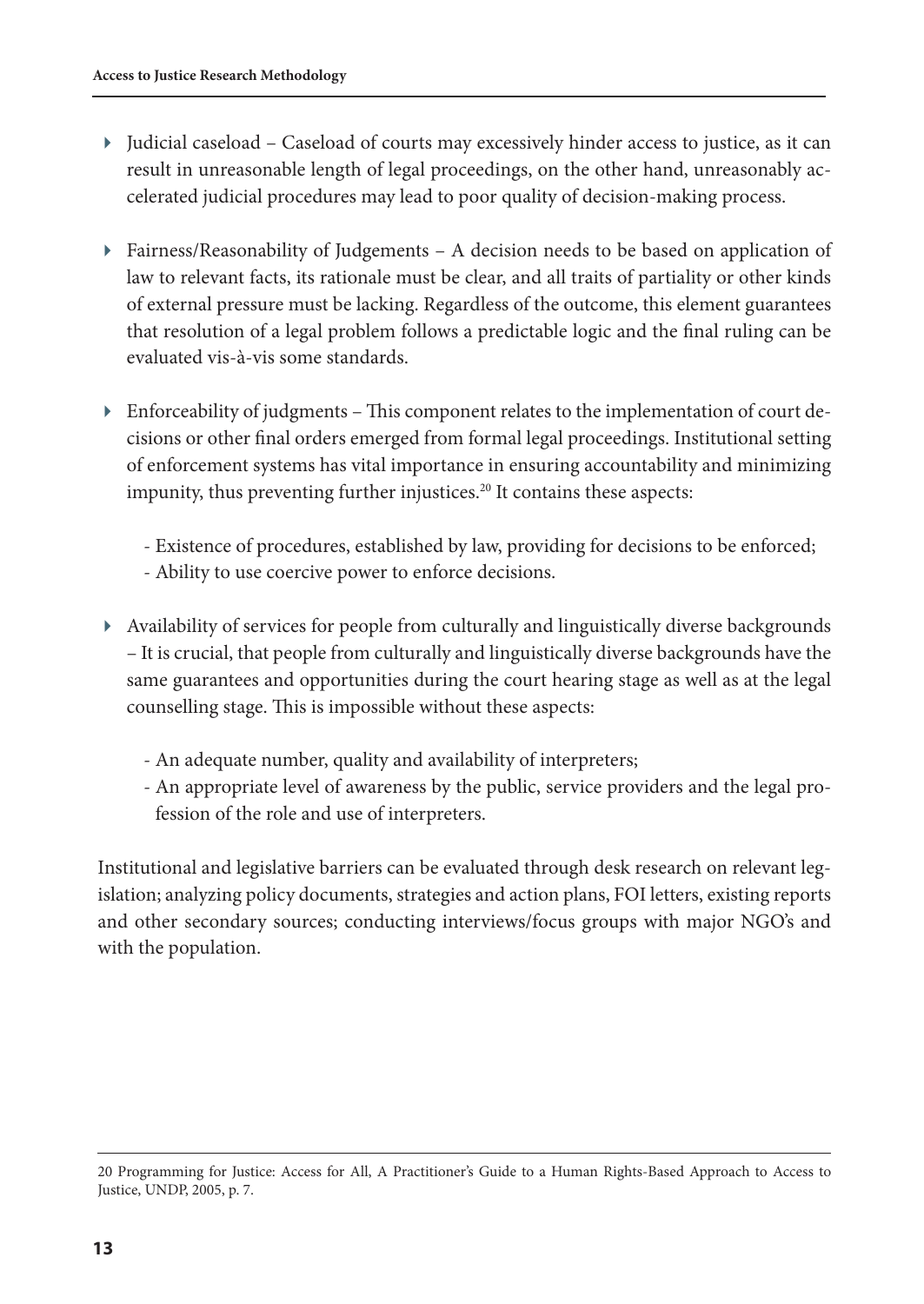#### <span id="page-13-0"></span>**3.2. Barriers Related to Legal Awareness and Empowerment**

Many issues that will at face value seem difficult to identify as legal ones may in fact be justiciable.21 In this regard, access to justice also means awareness of those concerned to legally frame their concerns coupled with the actual ability to raise those issues before the judicial system or through access to administrative bodies or other relevant aid. It involves the degree of people's knowledge of the possibility of seeking redress through the justice system, whom to address and how to start a legal proceeding.<sup>22</sup> Such legal capability is intrinsically linked with legal empowerment that ultimately is a precondition for realizing rights, first and foremost access to justice.<sup>23</sup> One of the relevant aspects is certainly education, which affects individuals' legal awareness as well as economic opportunities, ultimately affecting the capacity to access justice.<sup>24</sup>

The following aspects has vital importance in analyzing citizens' legal awareness.

- The amount and quality of legal information available to citizens It is crucial for citizens to know their basic human rights and rights/duties under law, and how to obtain solutions for their problems in the justice system.
- Citizens' awareness about state legal aid system, its role and functions State Legal Aid system has a great value in providing necessary legal services for people who are disadvantaged in society, such as economically vulnerable. For this reason, it is crucial that awareness about state legal aid system is high among the most marginalized parts of society.
- Citizens' awareness rate of mechanisms available to solve common legal problems and institutions/services they can use for that purpose - All the institutions within the formal justice system have a responsibility to educate and inform the people who rely on their services. So, it is important that relevant institutions have means and resources enough to serve this goal.
- Extent to which legal information is produced in local languages In a society with ethnic and linguistic minorities it is important that legal information is produced in relevant

<sup>21</sup> Legal Needs Surveys and Access to Justice, Open Society Foundations, OECD Publishing, 2019.

<sup>22</sup> Programming for Justice: Access for All, A Practitioner's Guide to a Human Rights-Based Approach to Access to Justice, UNDP, 2005, p. 7.

<sup>23</sup> Access to Justice, Justice Policy Series, Part I, Open Government Partnership Global Report – Democracy Beyond the Ballot Box, p. 9.

<sup>24</sup> Beqiraj and L McNamara, International Access to Justice: Barriers and Solutions (Bingham Centre for the Rule of Law Report 02/2014), International Bar Association, October 2014, p. 17.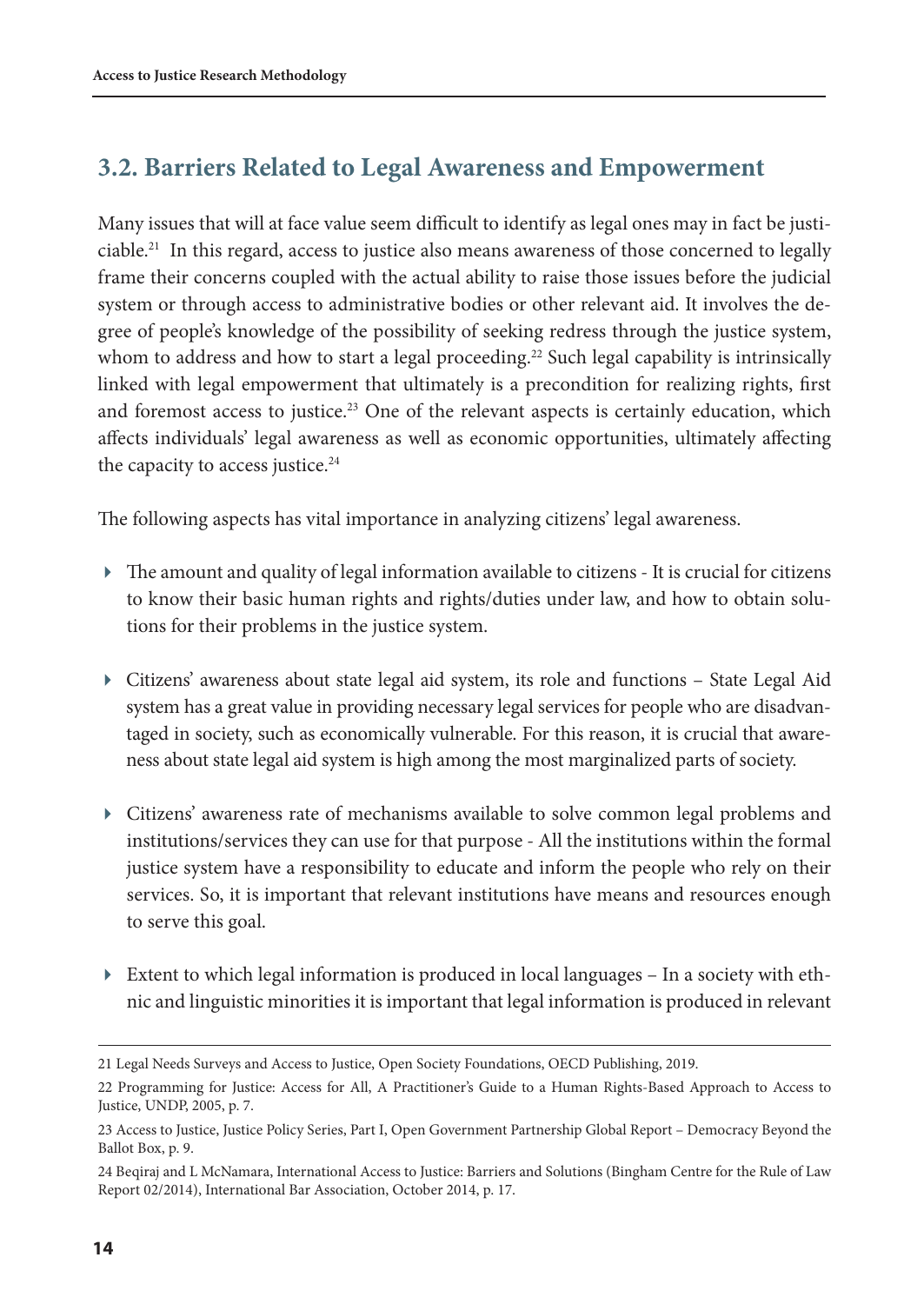languages. The principle of equality and social responsibility of the state means that legal system and policies should be inclusive and accessible for all.

- State policies/mechanisms used to enhance legal knowledge among citizens/level of information dissemination by the state – People won't be legally empowered if the state has no proper policies and long-term vision how justice should be accessible for all, especially for those who are poor and marginalized. State policies should be comprehensive in this sense, and consider wide social problems, for example poor levels of education and literacy.
- Usage of media/internet services in communicating awareness raising and legal empowerment messages by state institutions - Using popular educational and empowering methods will provide that legal knowledge-building programs achieve maximum impact and reach the widest audience.<sup>25</sup> Some popular education methods are: public radio or television shows, information kits/flyers on how to initiate legal action for those who cannot afford to hire a lawyer, internet resource pages, etc.<sup>26</sup>
- Type and usefulness of legal information citizens obtain from internet/media for better understanding or resolving the justiciable problem:
	- Information about rights and/or the law;
	- Information about ways to resolve a problem;
	- Forms or other documents;
- Contact details for source of help, dispute resolution process or relevant authority.

Barriers connected to legal awareness should be evaluated through analyzing FOI letters, relevant legal provisions, in-depth interviews, focus groups, public surveys and other information. For calculating the average rate of legal awareness different variables, such are average level of education and literacy (also computer literacy) rates among the population and level of internet access, should be analyzed. Moreover, analyzing curriculum of civil education programs at school could also be helpful.

<sup>25</sup> Access to justice assessment tool, a guide to analyzing access to justice for civil society organizations, American Bar Association (ABA), 2012, p. 12. 26 Ibid.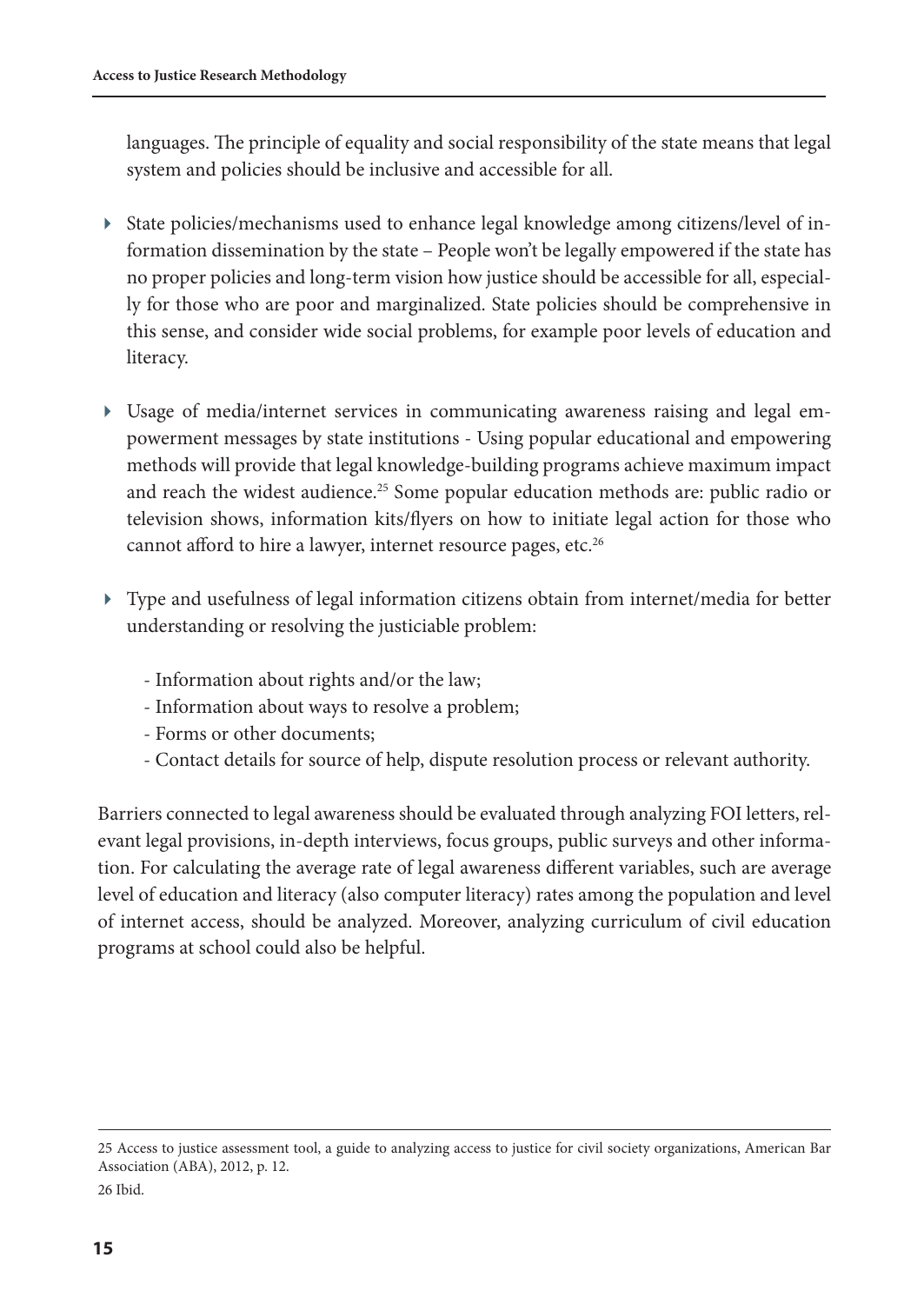#### <span id="page-15-0"></span>**3.3. Physical, Infrastructural and Geographical Barriers**

Access to justice is heavily dependent on physical and geographic accessibility of courts. If courts are situated far from the concerned population and appropriate transportation is not accessible, certainly, this will act as a barrier to justice. Mostly, geographic factor is relevant for persons in rural areas, while physical accessibility will matter for persons with special needs<sup>27</sup>

- Number and allocation of justice institutions throughout country A state must have an adequate number of sufficient functioning justice institutions so that citizens do not have to travel long distances to resolve their disputes.<sup>28</sup> Moreover, inconvenient opening hours/ difficulty getting an appointment with these institutions may hinder access to justice. For the purposes of this research, it is important to identify the following institutions:
	- Legal Aid Service;
	- Law foundations or NGOs providing free legal service;
	- Community legal clinics;
	- Pro bono lawyers;
	- Bar association;
	- Independent practicing lawyers (not bar members)/other legal consultation bodies;
	- University student legal clinics;
	- Courts.
- Access to public transportation, road conditions and travel costs, which may hinder accessibility to the justice institutions - In order for citizens to use a justice institution to solve their problems or disputes, citizens must be able to travel to the justice institution. The more difficult it is for people to travel to justice institutions, the less likely it is that they will think it is worth using the justice system to resolve their legal problems.<sup>29</sup>
- Physical adaptability of the justice institutions The low level of physical adaptability of justice institutions creates a lot of barriers, the most obvious difficulty is to gain physical access to services for those with mobility problems. In addition to the normal range of legal issues encountered by any member of society, those with a physical disability may

29 Ibid.

<sup>27</sup> Programming for Justice: Access for All, A Practitioner's Guide to a Human Rights-Based Approach to Access to Justice, UNDP, 2005, p. 158.

<sup>28</sup> Access to justice assessment tool, a guide to analyzing access to justice for civil society organizations, American Bar Association (ABA), 2012, p. 22.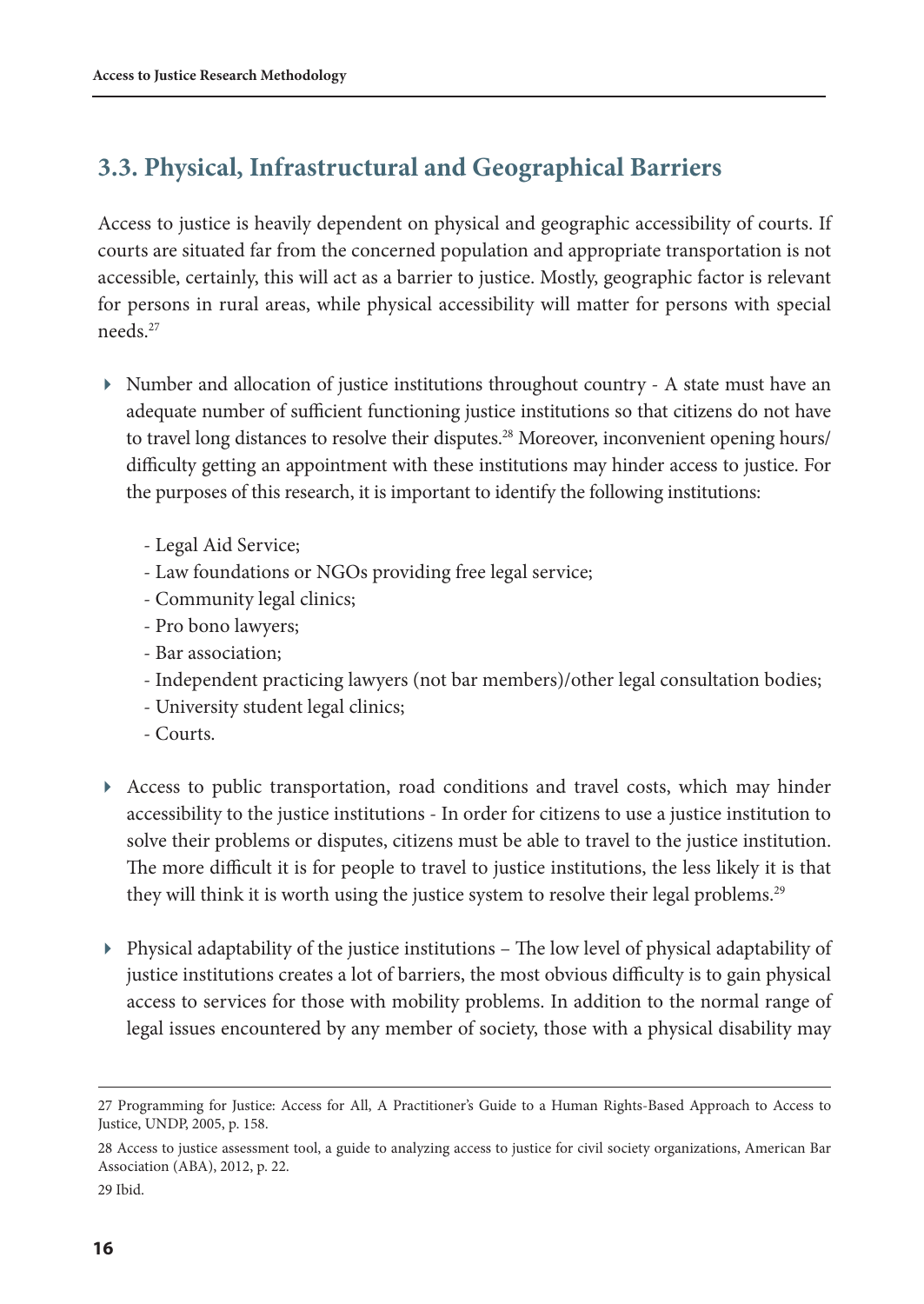<span id="page-16-0"></span>face discrimination in employment and other areas as well.<sup>30</sup> The problem is similar to people with other forms of disabilities, so it is crucial that the state takes all the necessary steps to make justice institutions accessible for all.

 Ability to submit and access court documents online, including the system's ability to process and make available documents electronically (average computer skills and access to computers and internet by the population should be calculated to analyze this barrier).

Physical, infrastructural and geographical barriers should be evaluated by conducting indepth interviews; analyzing public surveys/information. Moreover, mapping of these institutions could be useful to measure distances from the populated places, which are covered by their jurisdiction.

#### **3.4. Financial Barriers**

To pursue a judicial proceeding is expensive for average citizens, therefore unaffordability of legal costs (counsel and court fees) is a common barrier to access to justice. The prospect of incurring significant costs will disincentivize individuals from initiating legal proceedings, particularly if the rule is that losing party will have to cover the costs of the winning one. Both the financial standing of an individual and the final outcome will be factors for determining full or partial exemption from legal costs.<sup>31</sup>

The following types of costs may hinder access to justice institutions.

- Direct costs Direct costs are those fees and other expenses which are necessary for the party to present a case or to participate in legal proceedings, such as:
	- Payment to a legal consultant/representative;
	- Charge to file a case;
	- Procedural costs e.g. expert fees; evidence and information collection costs;
	- Decision enforceability costs;
	- Communication related costs;
	- Childcare costs or other costs for taking care of someone who is under supervision of a case party when in court;

<sup>30</sup> Louis Schetzer, Joanna Mullins and Roberto Buonamano, Access to Justice & Legal Needs, Law & Justice Foundation of New South Wales, 2002, p. 20.

<sup>31</sup> Pathways to Justice, Access to Justice with a focus on Poor, Women and Indigenous People, UNDP, p. 2.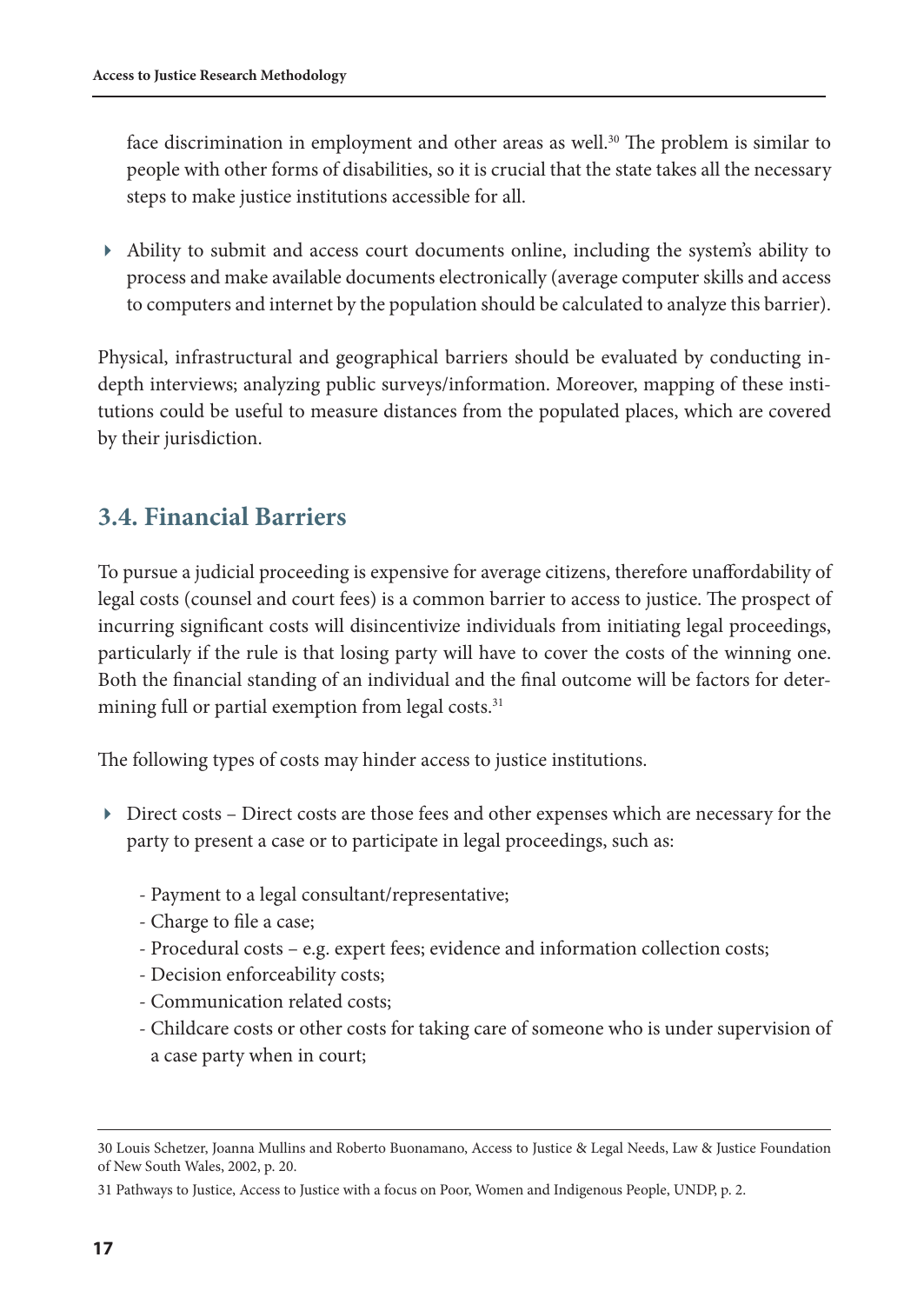- <span id="page-17-0"></span> Opportunity costs – While analyzing this barrier, time spent bringing a case before the justice institution rather than earning money should be calculated, for example time spent on travelling, duration of case hearings, time for collecting necessary documentation, etc. Usually, these processes are long and imply the loss of several working days for the parties, therefore opportunity costs appears to be a major obstacle that hinder access to justice.
- Emotional costs This barrier involves the emotional impact of problem resolution processes and their impact on everyday life, such as stress, frustration, anger, humiliation caused during resolving justiciable events, etc.

Financial barriers should be evaluated through analyzing FOI letters, comparing data on average income to the average cost of legal proceedings calculated according to the type of the case, conducting in-depth interviews/focus groups.

#### **3.5. Societal and Cultural Barriers**

Social and cultural context also plays an important role for accessibility of justice. Income inequality, economic environment, urbanization, ethnic/racial/religious divisions within the state, family traditions, education levels, etc. are to be factored into analysis. Extreme poverty, illiteracy, and wide marginalization often operate in a composite manner and will be the most salient barriers to access to justice.

The following characteristics can hinder accessibility to legal aid services and courts.

- Distrust of Legal Aid Service or other institutions providing free legal aid Many citizens may have an instinctive fear or distrust of lawyers, as well as Legal Aid Service overall. People may believe lawyers will not understand them or provide explanations in ways they can understand, or even blame them for their situation.<sup>32</sup> For these reasons, some people may choose not to use legal aid services to identify and resolve their legal problem.
- Distrust of justice institutions Individuals who have been subject to discrimination and abuse by the police forces or other state authorities, or have experienced unjust outcomes from the justice system, may choose not to rely upon formal legal procedures for the solution of their justice problems. Distrust of the courts is a particularly challenging obstacle because it undermines the chances to resolve disputes within the law, whether those disputes are between private parties or with the government.

<sup>32</sup> Access to justice assessment tool, a guide to analyzing access to justice for civil society organizations, American Bar Association (ABA), 2012, p. 17.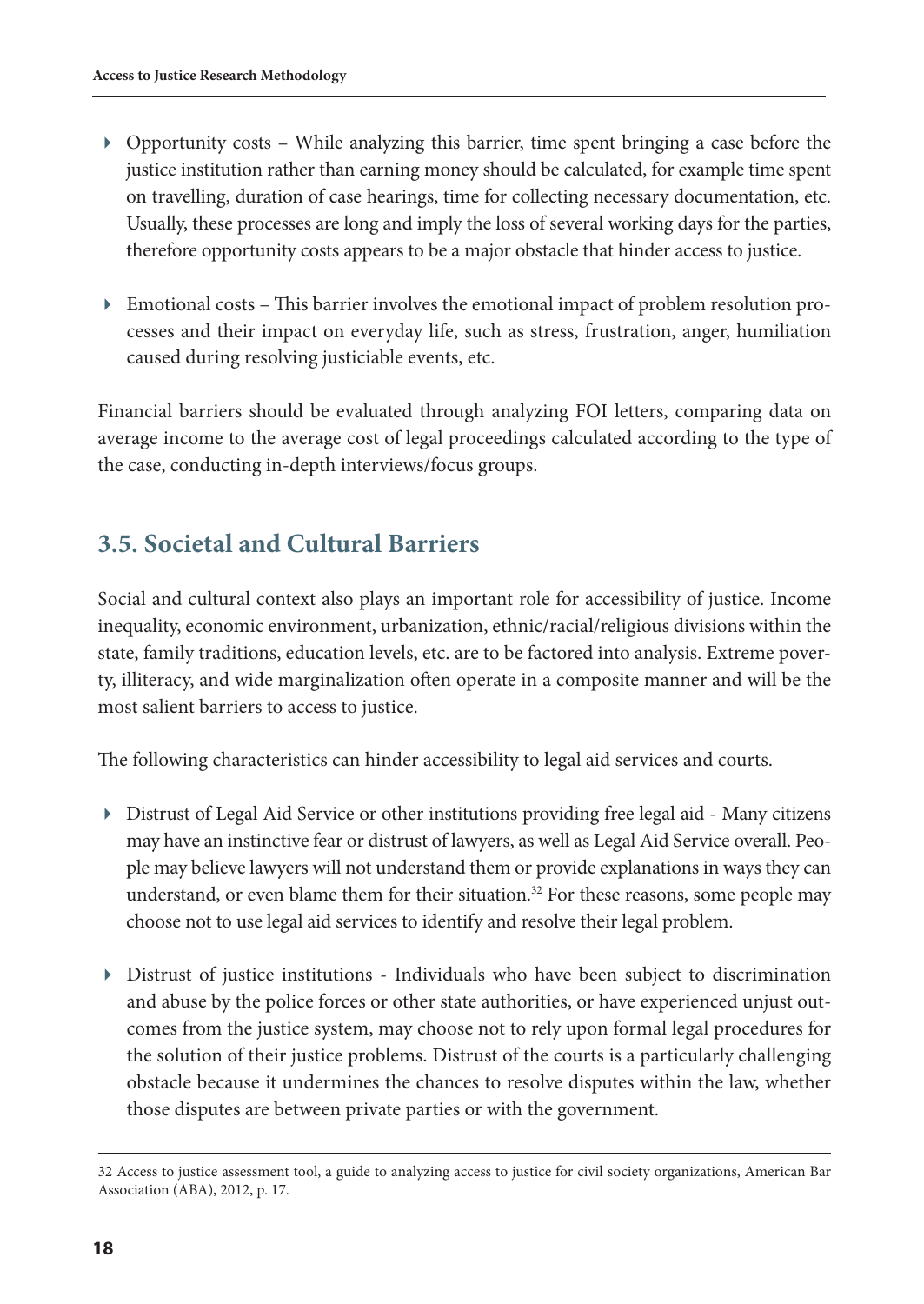- Insensitivity/ignorance of policemen, lawyers, judges and other justice institutions about issues of discriminatory practices in society as well - Belief that disputes will not be resolved impartially/sensitively by police/court system towards specific marginalized groups appears to be a major obstacle for access to justice. Changing attitudes and behaviors in society takes a long time, and the state need to be involved through active policies to encourage the justice system to be more inclusive. Discriminatory practices are sometimes tolerated even among judges and lawyers, the ones who should be important actors to defend the principle of equality. Alternatively, these professionals may not be aware of the specific needs of marginalized groups or more importantly the institutions may be incapable in addressing their needs through appropriate services.<sup>33</sup>
- Status of socially or culturally vulnerable (women, people with disabilities, ethnic and religious minorities, LGBT community) – Many people are suffering systemic discrimination and exclusion on the basis of their particular social or cultural status. Being historically marginalized and oppressed often means that social and justice institutions are unfamiliar with needs and concerns of the specific group. The state should be the guarantor that membership in a marginalized or vulnerable group does not impact the legal process they experience.
- $\blacktriangleright$  Alienation from the state/justice system/society due to being economically vulnerable Economic vulnerability is one of the basic obstacles to access to justice for most people. The role that money plays in justice system often skews the legal processes in predictable directions. People are often confronted by insurmountable imbalances in power as they face others who have the resources to use the law to their advantage. This can be not only the reason for unjust legal outcomes, but also the reason not to even participate in legal proceedings at all.
- Lack of knowledge of Georgian language/Illiteracy Language and literacy appears to be a significant barrier for access to justice. Some vulnerable groups may be intimidated by formal court processes and most importantly they may not be able to communicate in the official language. People who lack knowledge of Georgian could have natural obstacles to access to justice institutions if there are not adequate guarantees of interpreter service in all stages of legal proceedings. Moreover, majority of economically disadvantaged group may be illiterate which poses a huge obstacle, especially due to the fact that access to justice institutions requires preparing legal documents.<sup>34</sup>

<sup>33</sup> Programming for Justice: Access for All, A Practitioner's Guide to a Human Rights-Based Approach to Access to Justice, UNDP, 2005, p. 157.

<sup>34</sup> Ibid., pp. 157-158.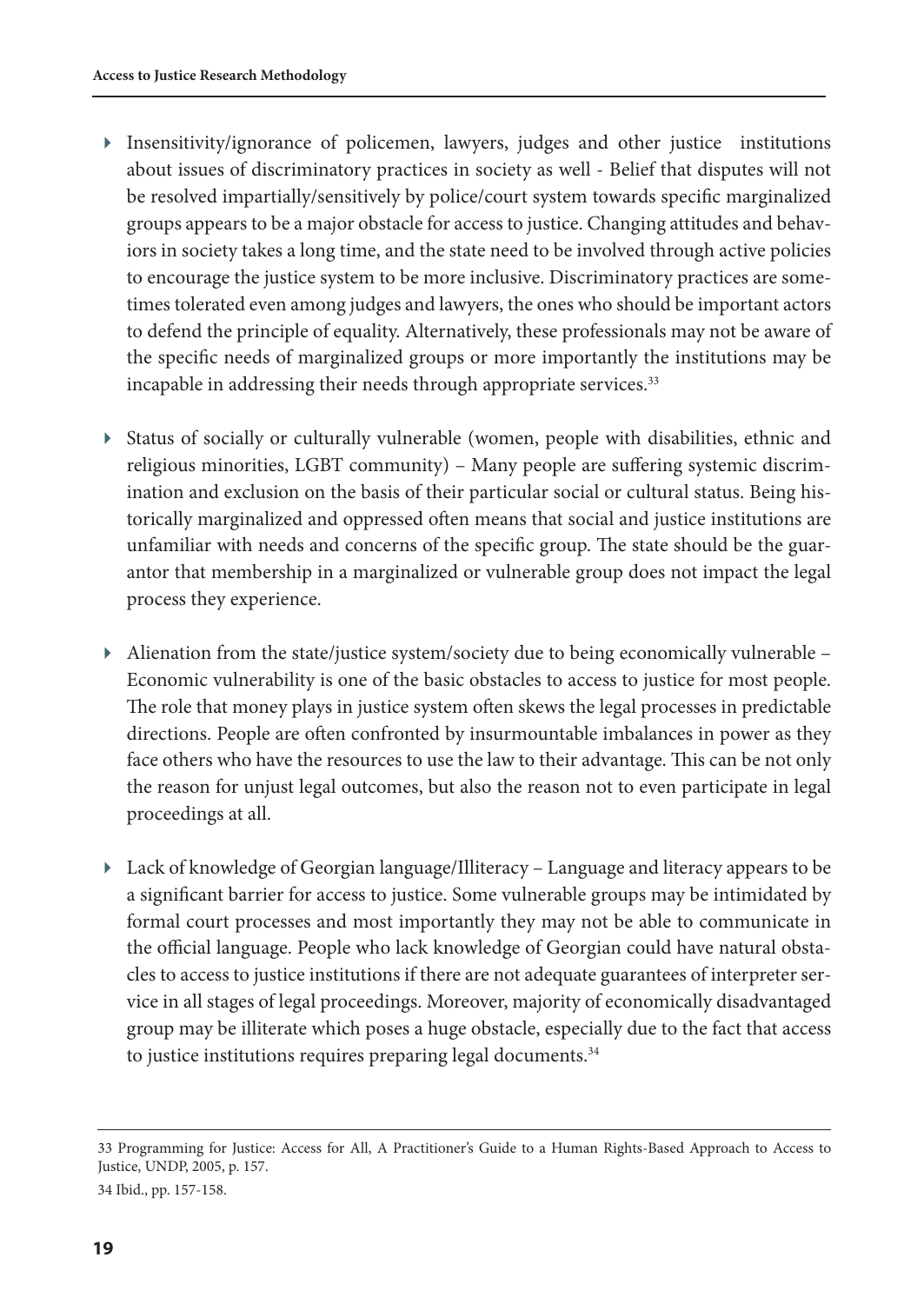- $\blacktriangleright$  Lack of anonymity and privacy Citizens should have guarantees that their participation in particular legal process will be free from undesirable visibility. Lack of anonymity and privacy can be important obstacle for people to address justice problems.
- Feeling of shame/fear of stigmatization Factors such as feeling of shame or fear of stigmatization drive particular groups or people away from social and justice system services they need. Stigmatization sometimes even leads to an inability to hold regular employment, low self-esteem etc. More severely, social stigma can be a significant barrier for people from marginalized groups. In the light of the fact that they are already disadvantaged, they may fear that if they access formal system, especially if they oppose the state or someone more powerful, they will face further social pressure, exclusion, blaming or revenge.<sup>35</sup>
- Danger of revenge Danger of revenge, especially in a specific cultural and social environment, may be a serious factor in deciding whether to participate in legal proceedings or not. Fear may cause victims or witnesses to not exercise their right to a remedy even when their rights have been violated or to not fulfill their duty to participate in investigation/court proceedings. They may fear that if they turn to the formal system, not only will they not receive remedies for their grievances but they may face further violence from the offender<sup>36</sup>
- Close relationship with/pitying offender or opposing party In some cases social end cultural ties and relationships play a big role in deciding whether to resolve disputes by justice institutions or not. These attitudes may be related to the whole structural organization of society, the role of traditions etc.
- Criminal mentality/belonging to criminal subcultures Conflicts or disputes are often resolved by non-legal means for dispute resolution, for example by the help of criminal authorities in a specific cultural context. The issue is actually important, as this kind of practice hides structural problems in society, makes the social environment unjust and perilous, hinders access to justice institutions, etc.
- Non-legal traditions of dispute resolution present in different regions Citizens have to trust the relevant institutions that can help them address their justice issues. However, a noteworthy number of the conflicts are resolved or managed outside the formal legal system by different kinds of mechanisms (e.g. local authorities, who may resolve such justiciable events based on local culture and customs, which require judicial determina-

<sup>35</sup> Ibid., p. 158.

<sup>36</sup> Ibid., pp. 157-158.